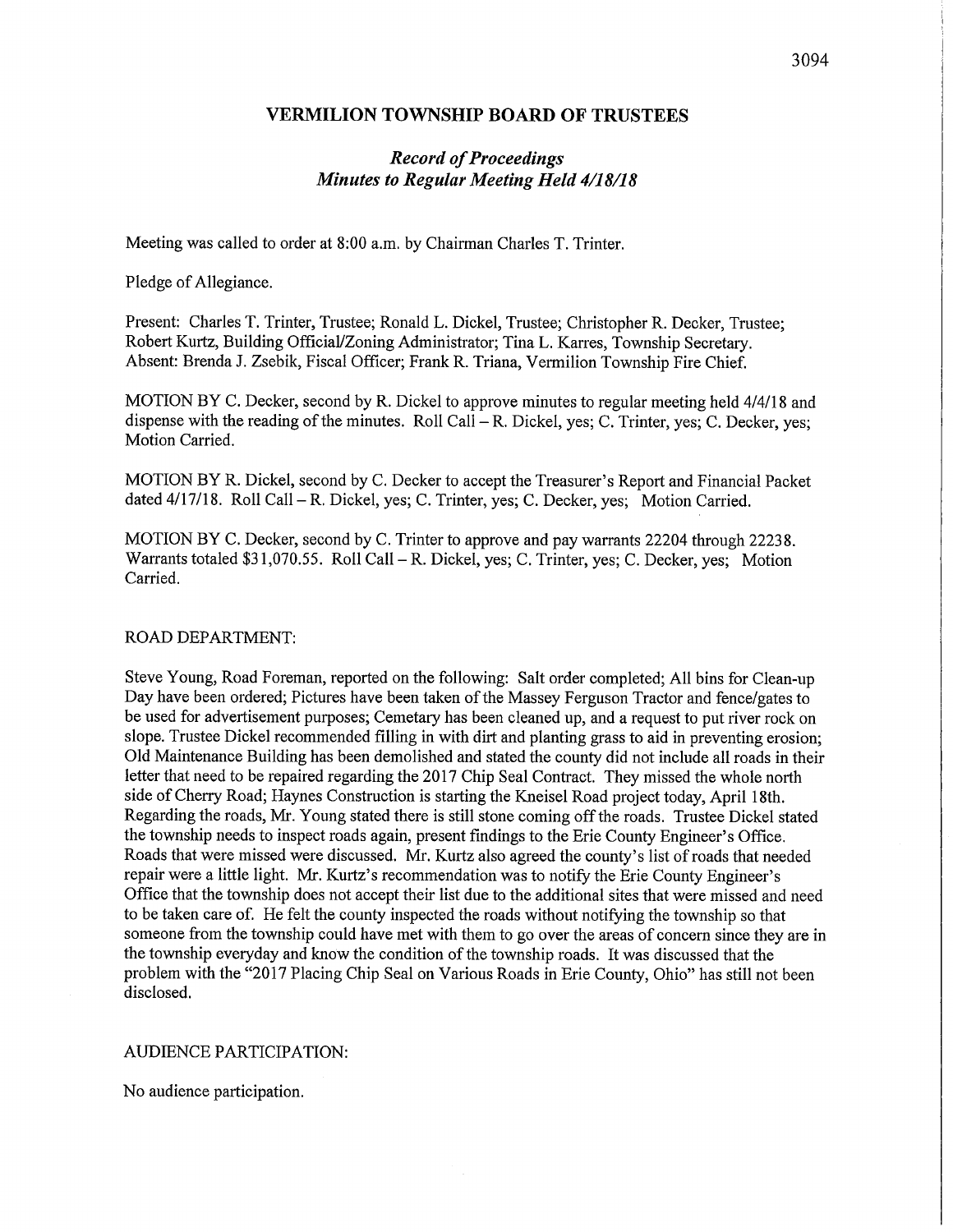#### SPEAKERS:

Sheriff Paul A. Sigsworth, Erie County Sheriff Department was in attendance making his annual visit and asked if anything was needed or any improvements could be made to their services. He thanked the township for the opportunity to have a Sheriff Sub Station at the township office building and explained how it helps their department and cuts down the response time for our collective constituents when they need law enforcement services. Sheriff Sigsworth asked if there were any questions regarding their annual report. The Board thanked the Sheriff for their presence in the township and their great service. The Sheriff thanked the Road Crew for doing an outstanding job upon being called out for various circumstances and assisting the department as needed.

#### CORRESPONDENCE:

Email dated April 4, 2018 from City of Vermilion asking for a donation to help open the community pool next month which is located on Pineview Drive. Please make checks payable to City of Vermilion (Community Swimming Pool in memo line) and send to City of Vermilion, Attn: Anne Maiden, 5511 Liberty Avenue. Vermilion, OH 44089. A "Spaghetti Splash" benefit dinner is also being held at German's Villa from noon until 3 p.m. on Sunday, April 22 for \$20 per person and \$10 for children under 10. Half of all ticket sales will go to the pool fund.

#### BUILDING OFFICIAL/ZONING ADMINISTRATOR:

Building Official/Zoning Administrator, Robert Kurtz, reported he received a call from Mark Haynes Construction that they will begin the Kneisel Road Storm Sewer Project the morning of April 18th.

The old Maintenance Building has been demolished. A pre-construction meeting was held on Monday, April 16, 2018 with the contractor; whereas, they anticipate starting within the next couple of weeks. The contractual completion date is approximately set for September 1, 2018. Mr. Kurtz informed the Board an application, site plan, and an aerial of the Stanley Road site was sent to Ken Fortney, Erie County Drainage Manager for him to review so the storm water management permit can be obtained. Mr. Kurtz stated there are no changes in the existing grade, it will remain a stone lot, and there are no changes in the drainage pattern. He will await a response from Mr. Fortney.

#### VERMILION TOWNSHIP FIRE DEPARTMENT:

Assistant Chief Kurtz read Chief F. Triana's report in his absence: Fire Runs between 4/1/18 -  $4/17/18$ . EMS Assist - 14; MVA - 2; Tree/Vegetation Fires - 2; Residential Alarm - 1; YTD: 144 Runs.

May 20<sup>th</sup>, 2018 the Firefighters Association will host a Pancake Breakfast / Open House at the Vermilion Township Fire Department located at 1907 State Road, Vermilion. Times are from 8:00 a.m. until 1:00 p.m. No cost, donations accepted at the door. Smoke House and Life Flight will be on station during the event. Come out and visit the firefighters, see the equipment and enjoy a great breakfast.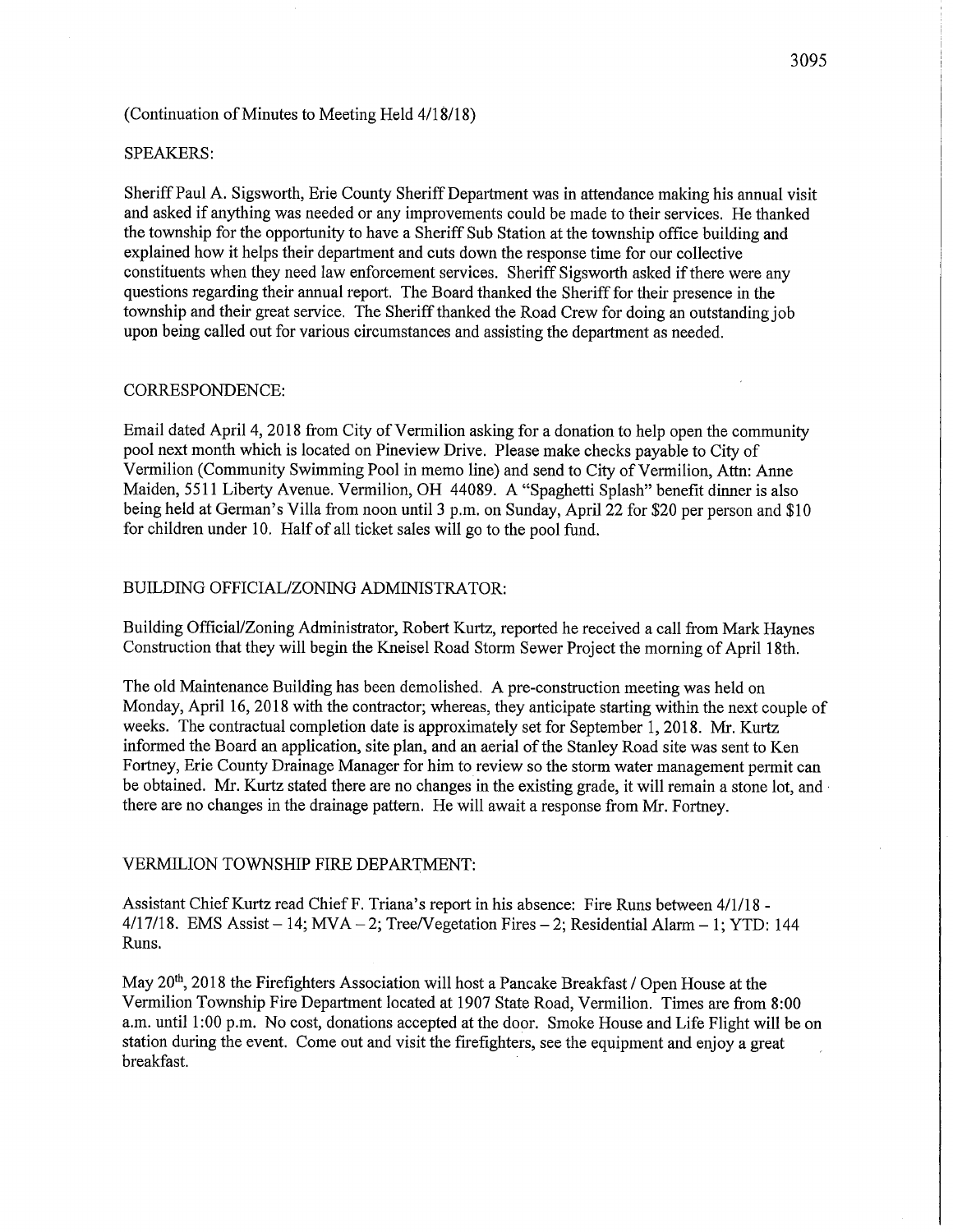Firefighters were at the old township maintenance building on April  $12<sup>th</sup>$  and April  $13<sup>th</sup>$  conducting training sessions. Crews used the structure for ventilation, ladder, wall breach, and firefighter survival training. They appreciated the opportunity for real world training.

Firefighters would like to hold a car wash at the station in June. They asked for approval from the Board of Trustees.

Dry Hydrants along West Lake Road. The department is working with ODOT for approval for two drop down units. One at Darby Creek and one at Chapple Creek.

The Chief would like the Trustees to consider passing a resolution to hire Medicount, from Cincinnati, Ohio for EMS Billing Services.

### NORTHERN OHIO RURAL WATER REPRESENTATWE:

None present.

#### OLD BUSINESS:

Mr. Kurtz addressed the letter received from the Office of the Erie County Engineer about the problem with last year's tar and chip. Mr. Kurtz stated he was disappointed with what they had listed as what needed to be remedied in Vermilion Township. The road crew went out and inspected the roads and made a list of additional spots that need to be taken care of. Mr. Kurtz recommendation was to notify the Erie County Engineer's Office of all the additional spots the Board feels need to be taken care of.

Mr. Kurtz asked for resolution authorizing the agreement from the Erie County Engineers Office to contract to bid out road maintenance and repairs for 2018 through the County Wide Road Program. Two contracts need to be signed by Board.

Last Wednesday, April 11, 2018 Mr. Kurtz and Mrs. Lalonde, resident, met with Kevin Hines, Play & Park Structures from Pittsburg, at Sherod Park to discuss playground options. After further research and talking to the county prosecutors office, Mr. Kurtz stated the property is owned by the City of Vermilion; therefore, the township has no real ownership interest in the property. The township has no authority to apply for grants for that property. They also cannot donate due to the State Attorney General's opinion in 2007, Ohio Revised Code §505.707 that says the Board of Township Trustees do not have the authorization to make a donation to a local school district or other governmental body. There is nothing more the township can do to monetarily help the City in any way for playground equipment. We encourage Mrs. Lalonde to continue her efforts to improve the playground at Sherod Park through the Vermilion Parks Board.

Mr. Kurtz stated this goes for the donation to the City Pool. Certainly, as individuals, a donation can be made, but as a group, on behalf of Vermilion Township, a donation can not be made to the City of Vermilion for their pool.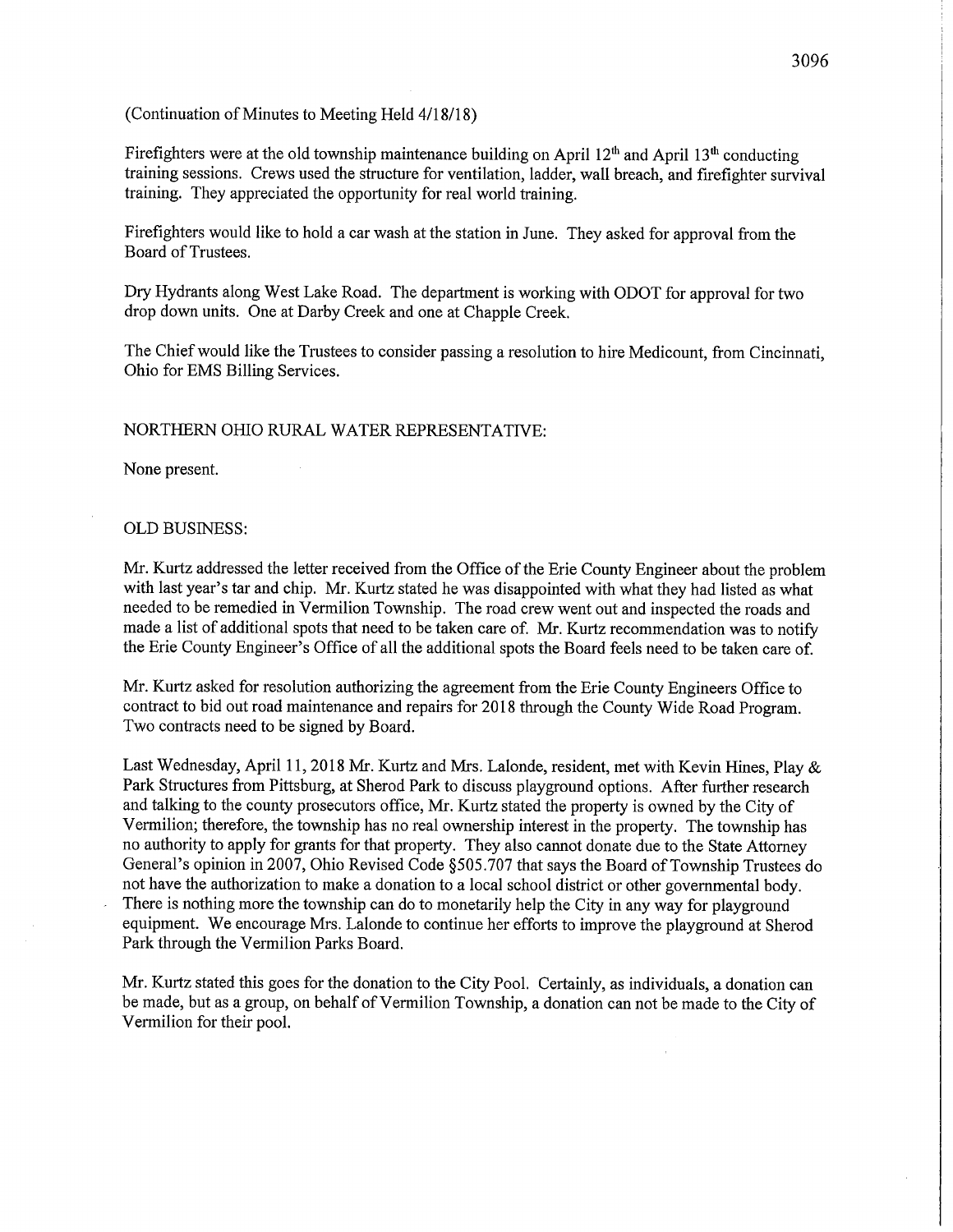MOTION BY C. Trinter, second by C. Decker authorizing the agreement from the Erie County Engineers Office to contract to bid out road maintenance and repairs for 2018 through the County Wide Road Program and to forward the certificate of availability of funds to the Fiscal Officer for certification that \$1,700.00 has been encumbered. The Board unanimously agreed, upon inspection, all roads completed in Vermilion Township through the "Improvement by Placing Chip Seal on various roads in 2017" needed corrective action. The Board authorizes the Erie County Engineer's Office to be notified in writing that they are not in agreement with Deputy Engineer's letter to Erie Blacktop, Inc. regarding their total assessment for corrective work for Vermilion Township. Roll Call - R. Dickel, yes; C. Trinter, yes; C. Decker, yes; Motion Carried. RESOLUTION NO.  $2\ -\$ 

Trustee Trinter announced for Clean-Up Day, arrangements have been made with Cyclone Services for the bins rather than Republic Services due to a savings in money. Cyclone Services have been very cooperative. Trustee Trinter stated, with the help of Fiscal Officer, Brenda Zsebik's research, Cyclone Services appears to be looking to expand their residential services eastward. They are encouraging people to call them for quotes. Trustee Trinter recommended putting a link to their services on the Vermilion Township Website.

## NEW BUSINESS:

MOTION BY C. Trinter, second by R. Dickel accepting the Local Maintenance Detour Route (LMDR) Agreement from the Ohio Department of Transportation District Three Covering the Use of County / Township / City / Village Streets for Maintenance Purposes. This Board is aware the Ohio Department of Transportation (ODOT) is expected to close Joppa Road for a period of 45 days scheduled to begin in Calendar Year 2020 and has selected the official state route detours, which it will sign and maintain during the construction of this project.

Roll Call - R. Dickel, yes; C. Trinter, yes; C. Decker, yes; Motion Carried. RESOLUTION NO.  $22-i$ 

Mr. Kurtz stated we have received one application to date for the part-time seasonal summer position for Road Department.

Captain Triana explained that after discussion with various billing companies, all companies charged some type of start-up fee except for Medicount which has no start-up fee. Medicount also has no monthly maintenance fee. Each company will charge a percentage of what is transported which is approximately seven to eight percent. Medicount is within that range and charges around seven to eight percent. The recommendation is to hire Medicount for their EMS billing services.

MOTION BY R. Dickel, second by C. Trinter authorizing to hire Medicount located in Cincinnati, Ohio for EMS Billing for the Vermilion Township Fire Department. Roll Call - R. Dickel, yes; C. Trinter, yes; C. Decker, yes; Motion Carried. RESOLUTION NO.  $23-18$ 

The Board agreed to keep advertising for summer help until more applications have been received and explore other options such as on-line advertising. The Board agreed to hire three to four seasonal summer employees.